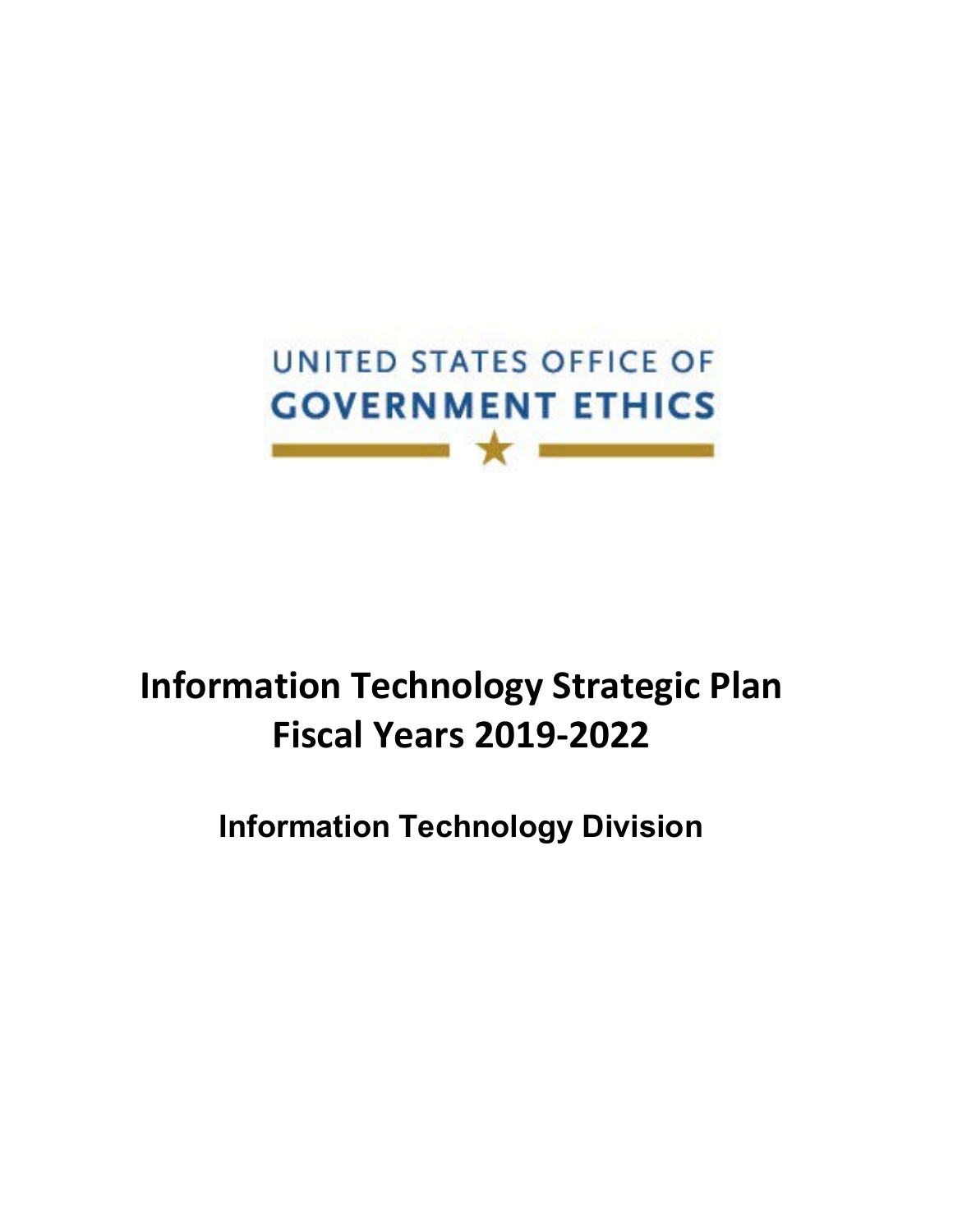# **Table of Contents**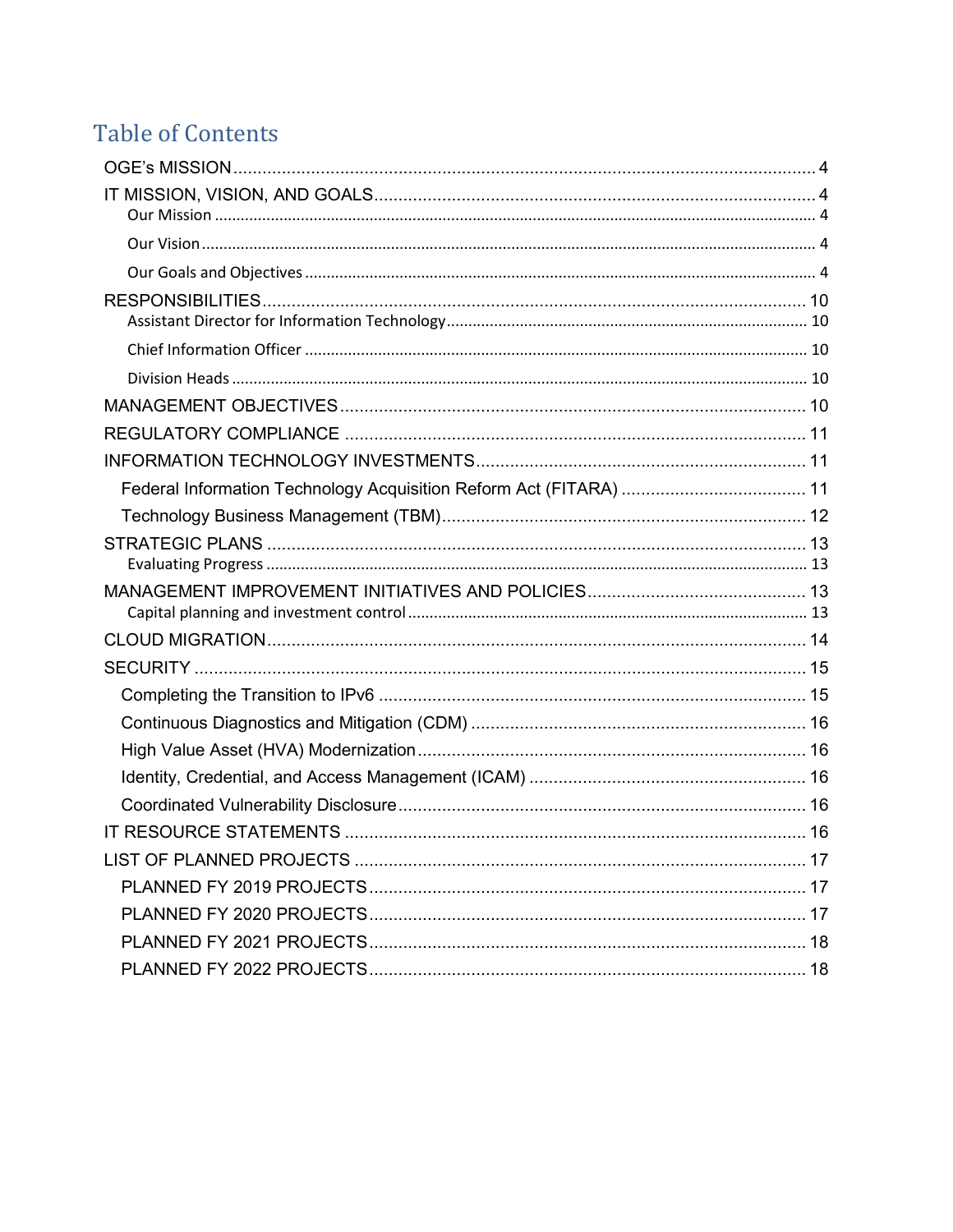# <span id="page-2-0"></span>**OGE's MISSION**

The U.S. Office of Government Ethics, established by the Ethics in Government Act of 1978, provides overall leadership and oversight of the executive branch ethics program which is designed to prevent and resolve conflicts of interest. OGE's mission is part of the very foundation of public service. The first principle in the Fourteen Principles of Ethical Conduct for Government Officers and Employees is, "Public service is a public trust, requiring employees to place loyalty to the Constitution, the laws and ethical principles above private gain."

As the statutorily established "supervising ethics office" for the executive branch, OGE ensures that the ethics program remains an effective prevention mechanism to guard against conflicts of interest and violations of ethical standards. Each day, some part of the ethics program is at work in every agency in the executive branch. The program ensures that ethics is a top priority for Presidential appointees as they begin government service. It ensures that public servants at all levels remain free from conflicts of interest and even the appearance of conflicts of interest, as they carry out the responsibilities the American people have entrusted to them. It ensures that employees who are seeking to leave the government avoid conflicts of interest, and, after they leave, it ensures that they do not exercise undue influence over their former agencies on behalf of others. Above all, it is working to protect the public's trust in government.

# <span id="page-2-1"></span>**IT MISSION, VISION, AND GOALS**

### <span id="page-2-2"></span>**Our Mission**

Our mission is to provide the cost-effective information technology infrastructure and services necessary to support the agency's mission while implementing appropriate security controls to protect the confidentiality, integrity, and availability of the agency's data and information systems. Our support of the agency's mission includes planning, developing, testing, implementing, securing, and delivering technology-based business solutions and services. In doing so, we will exceed customer expectations for enabling OGE staff to improve work processes, increase productivity, and enhance OGE operations.

#### <span id="page-2-3"></span>**Our Vision**

Our vision is to create an environment where we earn respect throughout the agency as a team that demonstrates value. Looking through the eyes of our customers will enhance our vision.

### <span id="page-2-4"></span>**Our Goals and Objectives**

- 1. We are committed to customer service. We strive to overcome obstacles and get things done.
- 2. We will implement best practices in the management of the agency's information technology.
- 3. We will provide the information technology services necessary to improve work processes and enhance OGE operations.
- 4. We will collaborate with executives and other customers to identify theinformation technology needs of the agency in support of its mission.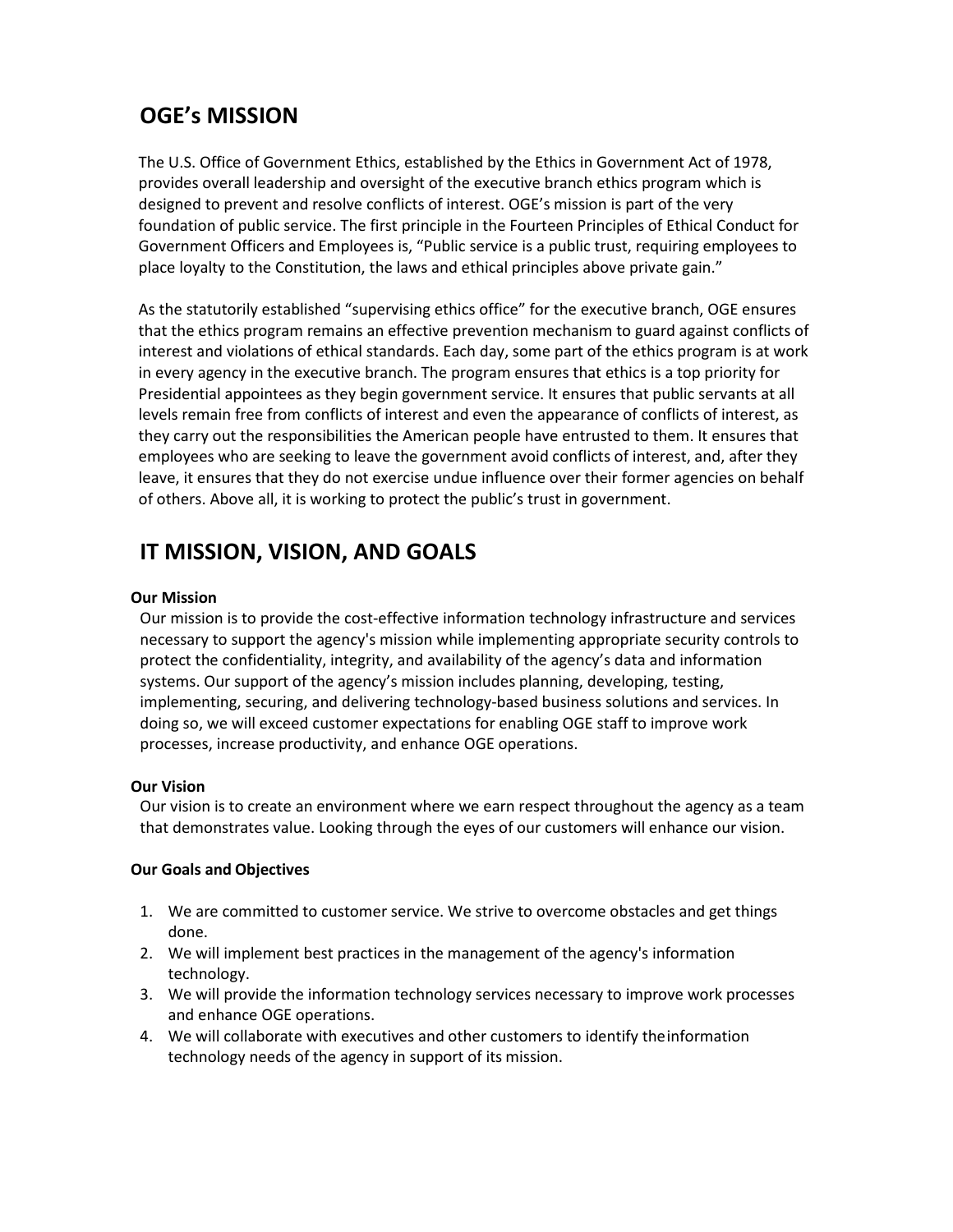# <span id="page-3-0"></span>**RESPONSIBILITIES**

### <span id="page-3-1"></span>**Assistant Director for Information Technology**

The Assistant Director for Information Technology is responsible for coordinating, documenting, and monitoring the linkage of OGE's strategic and performance plans with the Agency's Information Technology Strategic Plan. The Information Technology Division (ITD) is responsible for providing the technology infrastructure necessary to support the Agency's mission. This includes the planning, budgeting, developing, testing, implementing, securing, and supporting of technology-based business solutions.

### <span id="page-3-2"></span>**Chief Information Officer**

The OGE Director designated the Assistant Director for Information Technology as the Chief Information Officer (CIO) for the U.S. Office of Government Ethics. The Chief Information Officer is responsible for the full range of information technology services including local area network design and support, software and hardware installation, application development, cybersecurity, and network customer support.

#### <span id="page-3-3"></span>**Division Heads**

OGE's Division Heads are responsible for collaborating with the CIO to identify program activities that will benefit from information technology enhancements, participating with ITD staff and contractors in the development of applications and systems, supporting OGE cybersecurity programs, and supporting ITD staffing and resource requirements (in balance with other Agency funding priorities).

# <span id="page-3-4"></span>**MANAGEMENT OBJECTIVES**

OGE's Strategic Plan includes an internal Management Objective to continuously enhance OGE's information systems and processes. OGE will prioritize its activities to continuously enhance and secure its information systems and processes. OGE will provide for the systematic, ongoing oversight and evaluation of the Agency's operations, with a particular focus on (a) reducing or eliminating unnecessary paperwork to enhance productivity agency-wide and (b) utilizing internal and external feedback to identify ways to improve internal operations.

Another key management objective is to formulate an appropriate budget package sufficient to refresh its IT inventory (hardware, software, infrastructure, services, etc.) every four years in support of the Management Objective.

See **Strategic Plan** (below).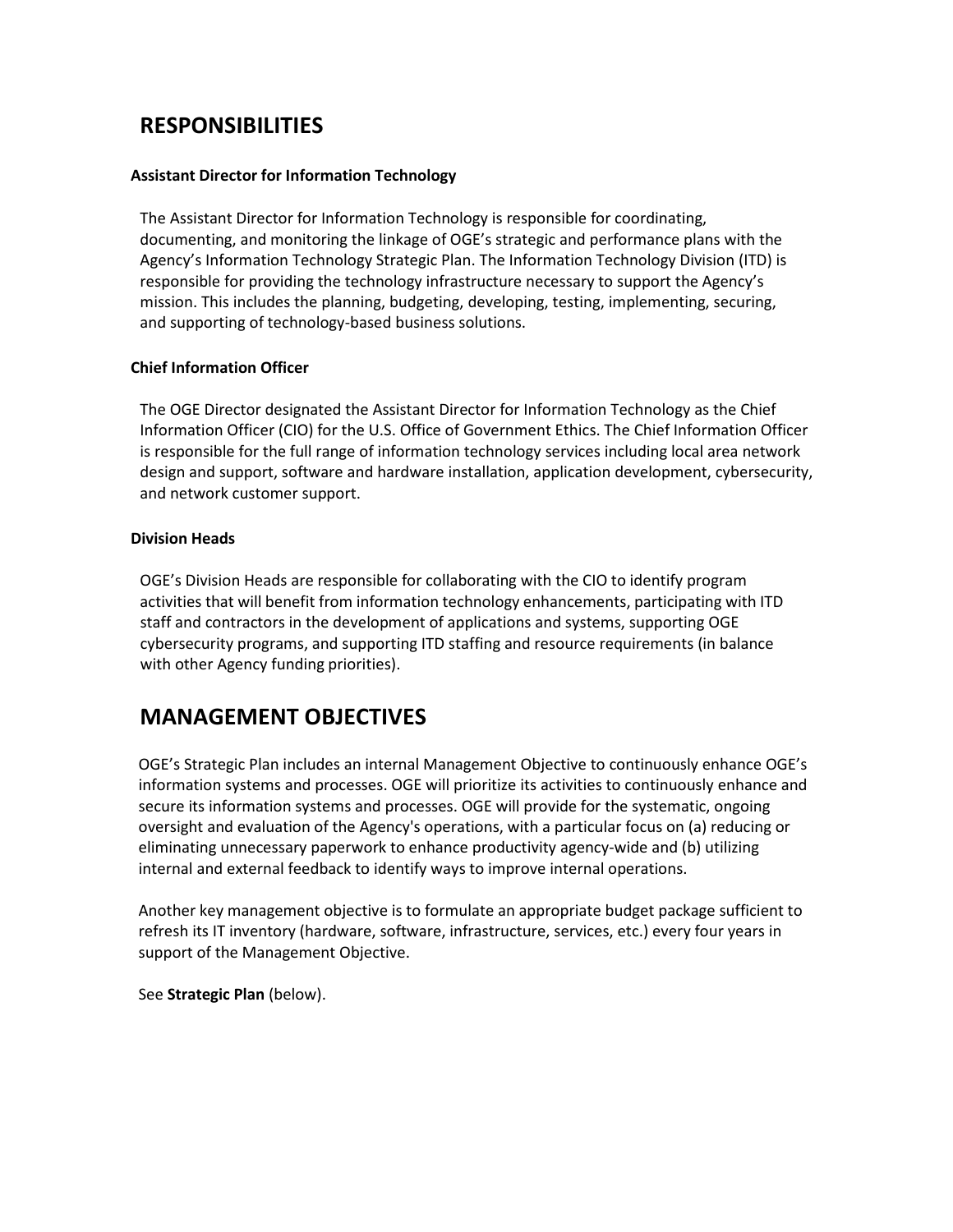# <span id="page-4-0"></span>**REGULATORY COMPLIANCE**

A. The Clinger-Cohen Act, also known as the Information Technology Management Act of 1996, defines the role of CIO and requires agencies to tie IT investment to agency accomplishments and establish integrated systems architectures.

B. The Federal Information Security Modernization Act requires agencies to assess the security of automated systems.

C. The Government Paperwork Elimination Act (GPEA) requires agencies to conduct transactions electronically and maintain records electronically when practicable.

D. The Government Performance and Results Act (1993) requires agencies to setstandards for measuring their performance. It requires agencies to develop multi-year strategic plans, performance plans, and annual performance reports.

E. Section 508 of the Rehabilitation Act Amendments (1998) requires agencies to allow access to electronic information and information technologies by people with disabilities, including web site navigation.

# <span id="page-4-1"></span>**INFORMATION TECHNOLOGY INVESTMENTS**

### <span id="page-4-2"></span>**Federal Information Technology Acquisition Reform Act (FITARA)**

The Federal Information Technology Acquisition Reform Act (FITARA) was enacted on December 19, 2014, and outlines specific requirements related to:

- CIO authority enhancements
- Enhanced transparency and improved risk management in IT investments

OMB's intent is to strongly support CIOs in implementing the authorities within FITARA. OGE management strongly supports its CIO's role in implementing the authorities within FITARA. For example:

- OGE developed and incorporated a FITARA Acquisition Tracker form into its automated acquisition system. All IT acquisitions are routed to the CIO for review and approval. As part of the approval process, the CIO must complete the FITARA Acquisition Tracker Form. The Contracting Officer requires this form as a part of the procurement request package. This process ensures that the CIO is aware of and is onboard with all proposed IT requirements.
- The CIO and OGE management have established management practices that align IT resources with agency missions, goals, programmatic priorities, and statutory requirements. These missions, goals, program priorities, and statutory requirements are considered during budget formulation exercises and carefully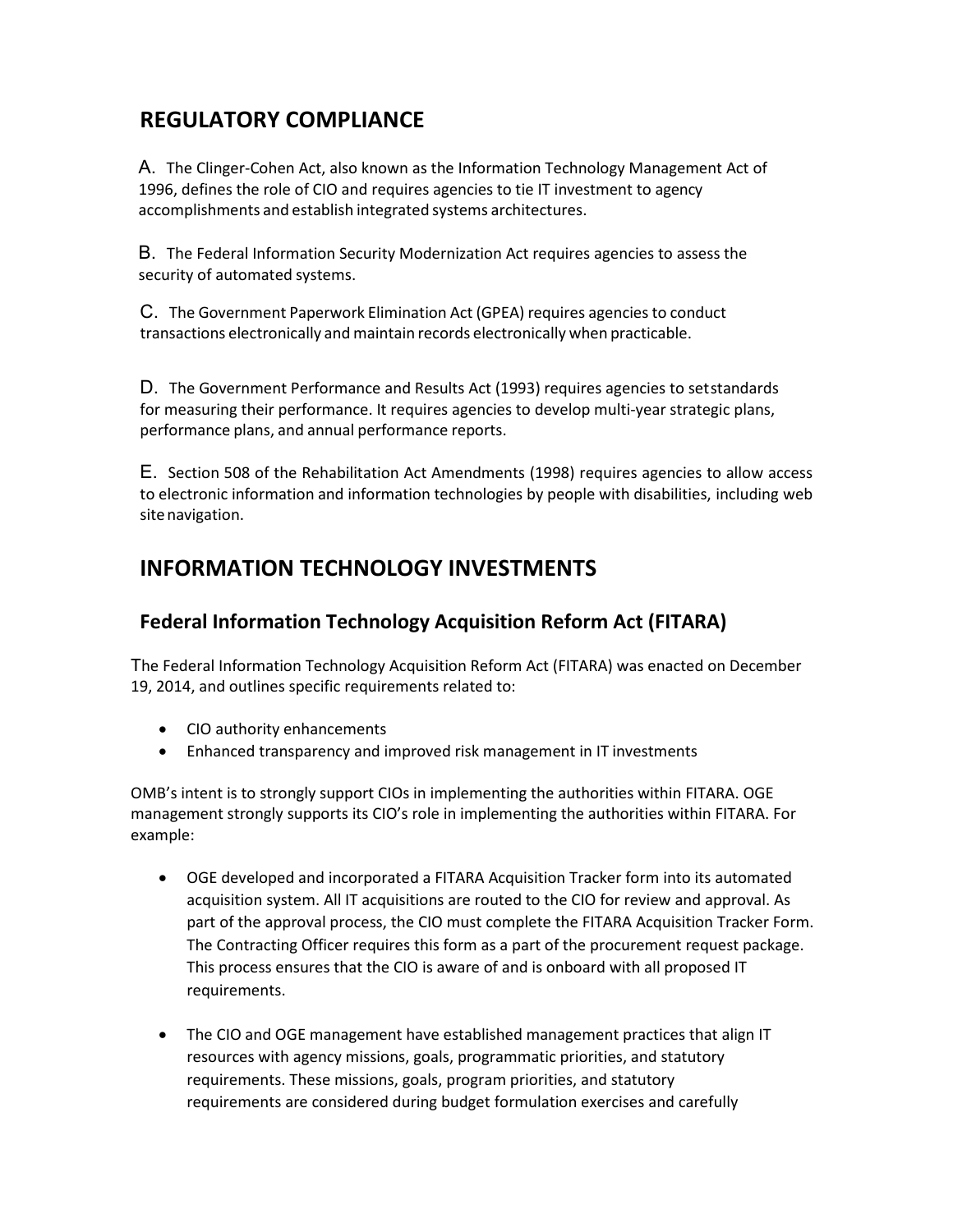prioritized against other mandatory expenses (personnel, shared services, telecommunications & utilities, etc.) to ensure the most effective and efficient use of limited financial resources available to OGE.

- OGE has established an alignment for roles, responsibilities, and authorities of the CIO and the roles and responsibilities of other applicable Senior Agency Officials in managing IT as a strategic resource;
- OGE has enabled the CIO's role with respect to the development, integration, delivery, and operations of any type of IT, IT service, or information product to enable integration with the capabilities they support wherever IT may affect functions, missions, oroperations.
- OGE has strengthened the CIO's accountability for the agency's IT cost, schedule, performance, and security.
- OGE has established an inclusive governance process that enables effectiveplanning, programming, budgeting, and execution for IT resources.
- OGE provides transparency on IT resources across agency programs.
- OGE has provided appropriate visibility and involvement of the CIO in the management and oversight of IT resources across the agency to support the successful implementation of cybersecurity policies to prevent interruption or exploitation of programservices.

### <span id="page-5-0"></span>**Technology Business Management (TBM)**

TBM is a set of best practices for running IT like a business to effectively and consistently communicate the cost of IT along with the business services IT provides. The primary goal of TBM is to provide the ability of IT and business leaders to have data-driven discussions about cost and value of IT to best support business goals.

OGE has established an alignment for roles, responsibilities, and authorities of the agency CIO and the roles and responsibilities of other applicable Senior Agency Officials in managing IT as a strategic resource. This alignment is consistent with the goals and objectives ofTBM:

- **Transparency**: Building trust, promoting accountability, & revealing opportunity
- **Cost Optimization**: Maximizing IT asset utilization & return on investment
- **Communication**: Creating a common language bridging IT and business, and enabling better conversations about value vs. cost
- **Business Value**: Augment investment decision making process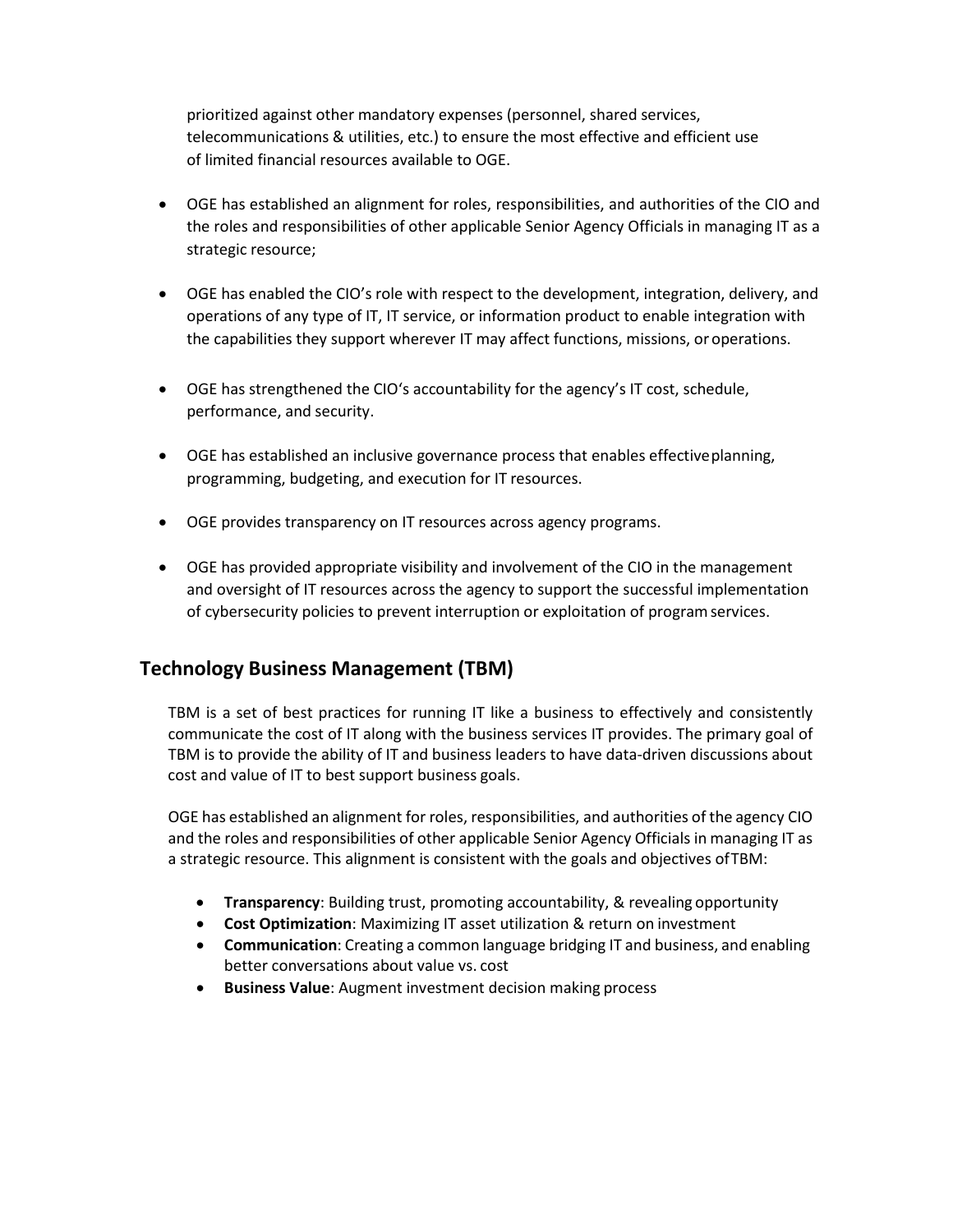# <span id="page-6-0"></span>**STRATEGIC PLANS**

The OGE Information Technology Strategic Plan fully aligns with and supports the OGE Strategic Plan and is reviewed annually alongside the Annual Performance Plan Reviews (as required by the GPRA Modernization Act) to determine if there are any performance gaps or changes to mission needs, priorities, or goals. The IT Strategic Plan is updated to align with Agency Strategic Plans as specified in OMB Circular No. A-11. The IT Strategic Plan describes how information resources management activities help accomplish agency missions. The Plan is updated annually and made publicly available on the OGE website.

As stated in the OGE Strategic Plan, Management Objective 5.3 (Continuously Enhance OGE's Information Systems and Processes), OGE prioritizes its activities to continuously enhance and secure its information systems and processes. These systems and processes include OGE's executive branch-wide electronic financial disclosure filing system, Integrity.gov, as well as numerous internal applications, policies, and operating procedures. OGE will also maintain a strong, secure IT infrastructure, which is necessary to mitigate risk and to allow OGE to conduct its mission-critical work.

### <span id="page-6-1"></span>**Evaluating Progress**

Examples of potential measures and indicators for Management Objective 5.3:

- Percent of downtime of Integrity, OGE's network, and website
- Results of Cybersecurity Risk Management Assessment
- Feedback from Integrity and public website users

# <span id="page-6-2"></span>**MANAGEMENT IMPROVEMENT INITIATIVES AND POLICIES**

#### <span id="page-6-3"></span>**Capital planning and investment control**

OGE's budget estimates reflect its commitment to information technology (IT) investments that directly support agency missions as identified in the agency's Information Technology Strategic Plan and are consistent with the CIO role and CIO review described in OMB Memorandum M-15- 14, "Management and Oversight of Federal IT" and the Federal IT Acquisition Reform Act (FITARA).

OGE's budget formulation reflects a comprehensive understanding of OMB security policies such as OMB Circular A-130, and National Institute of Standards and Technology (NIST) guidance, including compliance with the Federal Information Security Modernization Act, and OMB Memorandum M-17-05, "Fiscal Year 2016-2017 Guidance on Federal Information Security and Privacy Management Requirements."

OGE's budget implements a four-year IT refresh cycle that supports continuous enhancements to information systems and processes. IT requirements are continuously tracked and evaluated to ensure that the IT inventory is current and maintained in accordance with vendor recommendations and industry best practices. Budget projections are made per OMB and statutory guidance to ensure the reliability and security of OGE IT assets.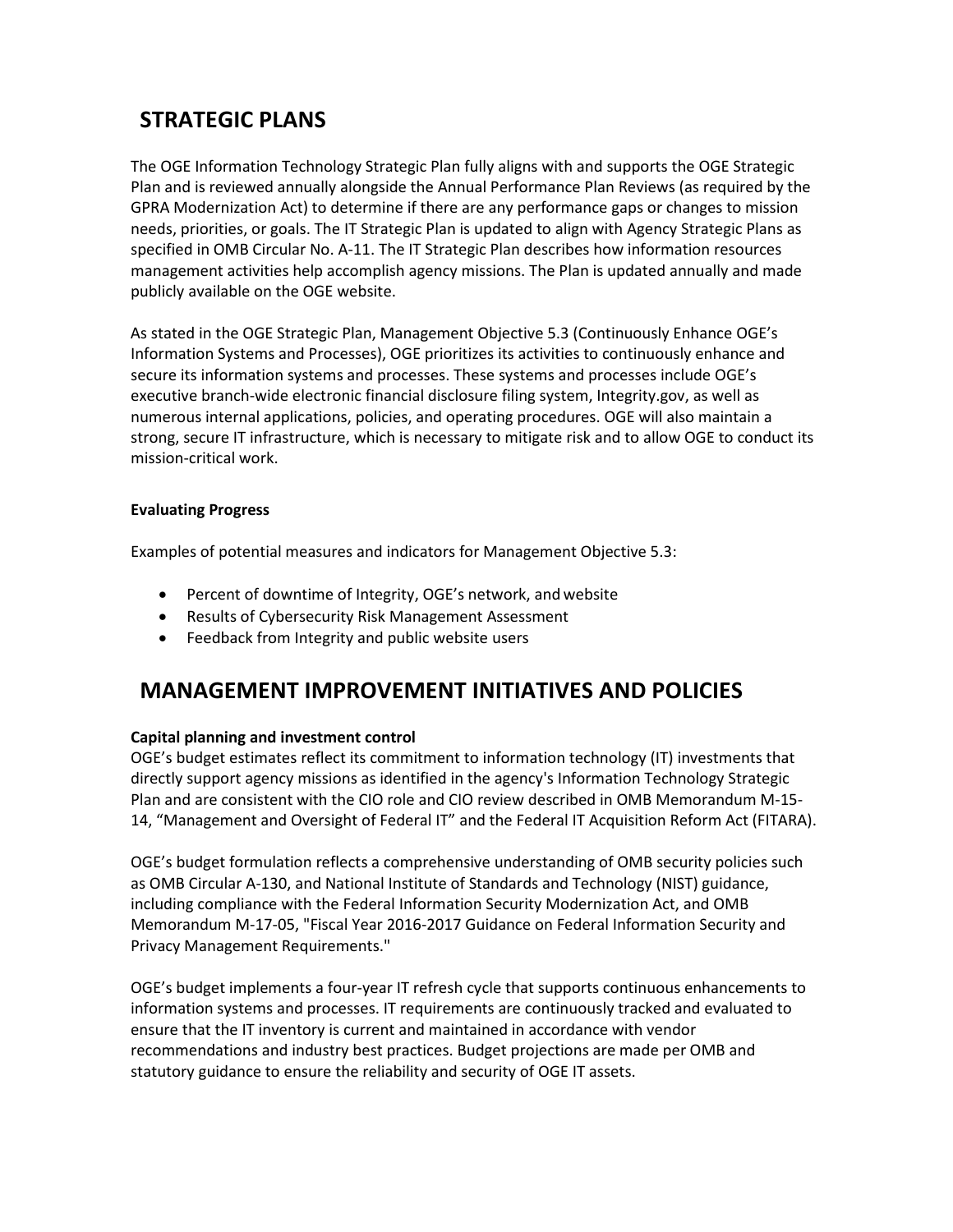# <span id="page-7-0"></span>**CLOUD MIGRATION**

In FY 2020, OGE initiated a readiness assessment by investigating the feasibility of moving the OGE network into a FedRAMP cloud environment in FY 2022.

### **Background**

Independent cybersecurity assessments have identified a weakness (vulnerability) that OGE needs to address. If the OGE data center located at 1201 New York Avenue, NW, Washington, DC, was destroyed or unavailable for an extended period of time, OGE's ability to perform its mission would be severely impeded as OGE does not have an alternate processing site (hot, warm, or cold site) to provide access to the information systems and data needed to support its mission. The time required to find and procure funding for a new location to house a new OGE data center, secure funding to procure the necessary hardware, acquire the replacement hardware, install it, restore and test network operations could be measured in months.

To meet NIST requirements, eliminate a single point of failure, and reduce the network recovery time to weeks instead of months, OGE investigated the cost of moving OGE network servers and virtual machines (VMs) to a secure FedRAMP cloud environment with a disaster recovery capability as part of its FY 2022 IT Refresh.

With cloud migration, OGE would host its network servers and VMs in a FedRAMP (FISMA Moderate) cloud by procuring Infrastructure as a Service (IaaS). It's important to note that OGE's data center would still be needed to provide connectivity to cloud-hosted OGE servers and VMs when working onsite at OGE. However, when teleworking, OGE employees would access the OGEN in the cloud, directly from their approved telework locations. If the OGE data center was unavailable for an extended period of time (e.g., destroyed), OGE employees would simply telework, accessing OGE servers and VMs directly from approved telework locations. This configuration would provide OGE with uninterrupted access to the information systems and data necessary to complete its mission, even if that data center located at 1201 New York Avenue, NW, Washington, DC, was destroyed or unavailable for an extended period of time.

NOTE: Even with the OGE servers and VMs hosted in a remote cloud environment, an on premise data center would still be needed to provide connectivity between OGE (corporate) office space and OGE servers and VMs hosted in a remote, secure cloud environment). In addition, OGE would continue to fund most existing hardware and software licenses and maintenance fees.

#### **Determination**

It was determined that the primary benefit to OGE was improved disaster recovery, which is an important objective. However, the cost of hosting an on premise data center in addition to a cloud-based data center far exceeds OGE budget.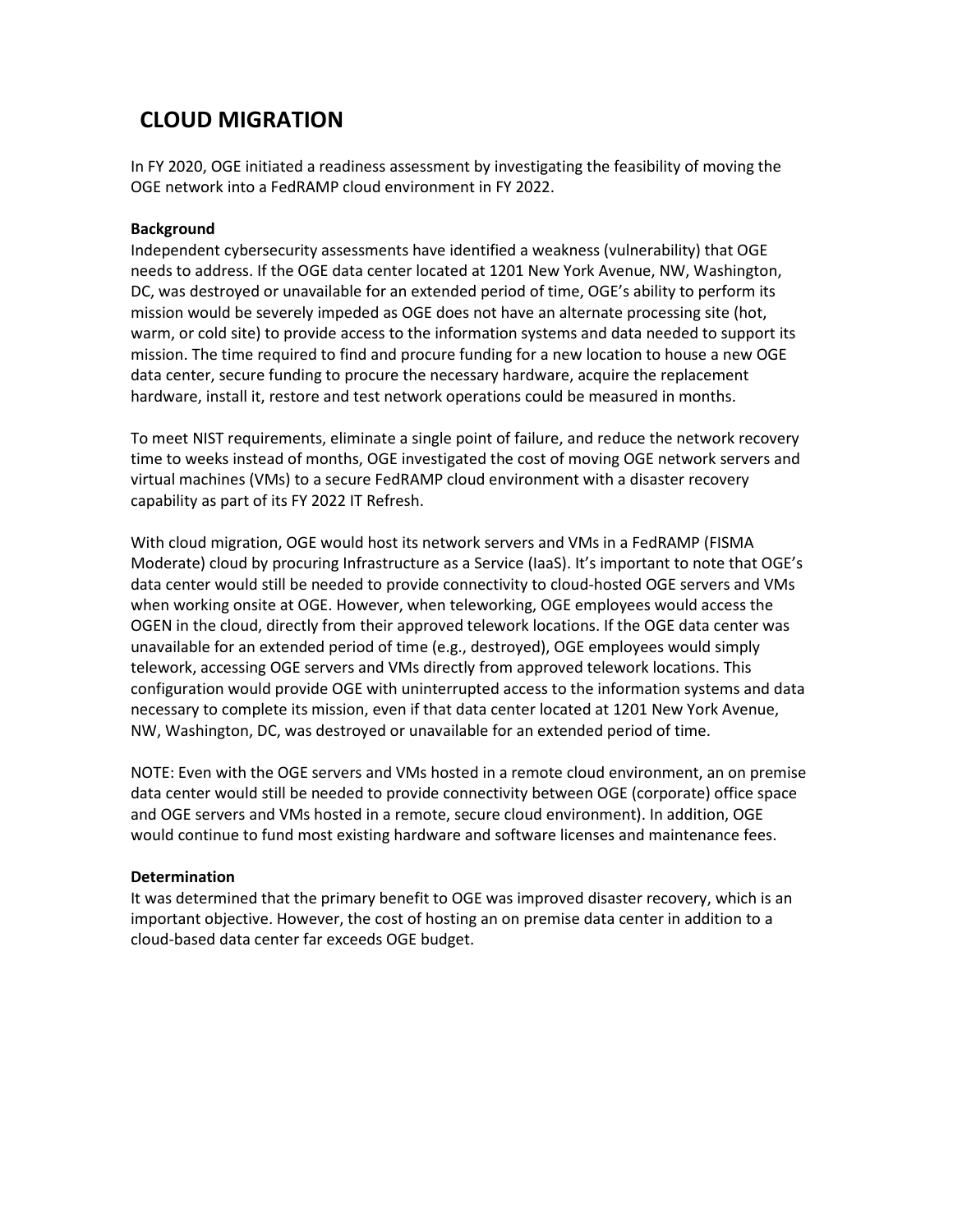# <span id="page-8-0"></span>**SECURITY**

OGE cybersecurity policies and procedures reflect a comprehensive understanding of OMB security policies such as OMB Circular A-130, and National Institute of Standards and Technology (NIST) guidance, including compliance with the Federal Information Security Modernization Act, and OMB Memorandum M-17-05, "Fiscal Year 2016-2017 Guidance on Federal Information Security and Privacy Management Requirements."

OGE implements established guidelines for the preparation of security plans for applications and systems processing CUI information. All applications inherit security from the OGE network (classified as a general support system), and are subject to an independent risk-based review annually, or whenever there is a significant change. At a minimum, these reviews identify and assess IT assets, threats, vulnerabilities, controls, other protective measures. Annual reviews are performed in accordance with NIST Special Publication (SP) 800-53, Revision 4, Security and Privacy Controls for Federal Information Systems and Organizations.

OGE has implemented and will continue to pursue the implementation of strong cybersecurity protocols. OGE was one of the first agencies to fully implement Managed Trusted Internet Protocol Service (MTIPS), which plays an active role in protecting the agency's network. OGE's Internet connectivity is compliant with the Trusted Internet Connections (TIC) initiative. All Internet traffic traverses the MTIPS connection.

OGE's network perimeter is scanned for vulnerabilities on a weekly basis by the Department of Homeland Security (DHS), National Cybersecurity Assessments and Technical Services (NCATS).

OGE is collaborating with the Department of Homeland Security to implement the Continuous Diagnostics and Mitigation (CDM) Program (Task Order 2F). Full deployment is anticipated by the end of FY 2019.

OGE fully deployed personal identity verification (PIV) card authentication on the OGE network.

In addition, OGE's IT specialists scan the network for vulnerabilities on a regular basis to identify and mitigate risk.

OGE conducts mandatory annual cybersecurity awareness and privacy classes.

### <span id="page-8-1"></span>**Completing the Transition to IPv6**

In accordance with OMB Memo M-21-07, *Completing the Transition to Internet Protocol Version 6 (IPv6)*, OGE plans to meet or exceed the following milestones identified in the Memo:

- a. At least 20% of IP-enabled assets on the OGE network are operating in IPv6-only environments by the end of FY 2023;
- b. At least 50% of IP-enabled assets on the OGE network are operating in IPv6-only environments by the end of FY 2024;
- c. At least 80% of IP-enabled assets on the OGE network are operating in IPv6-only environments by the end of FY 2025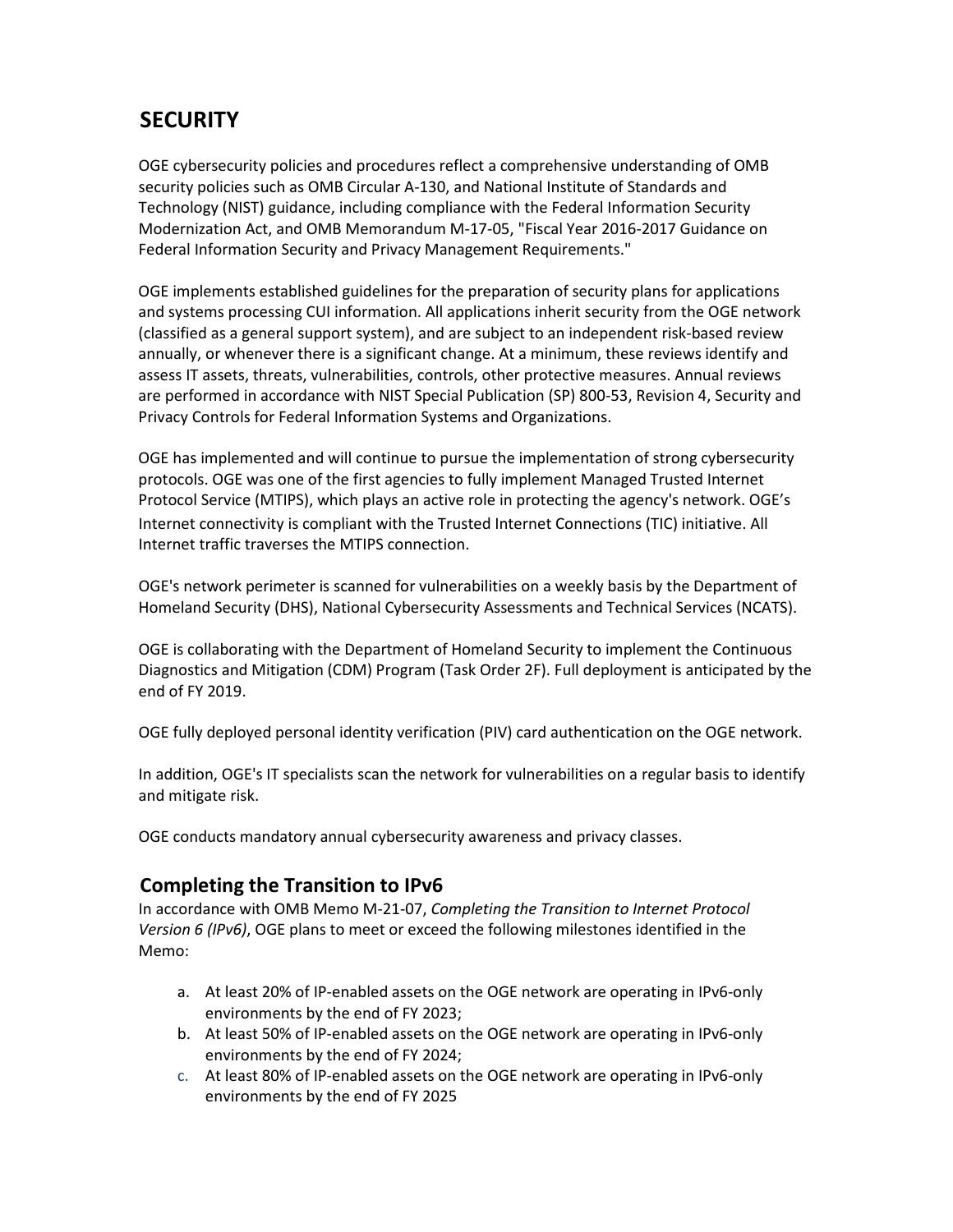### <span id="page-9-0"></span>**Continuous Diagnostics and Mitigation (CDM)**

The Continuous Diagnostics and Mitigation (CDM) Program is a dynamic approach to fortifying the cybersecurity of government networks and systems. The CDM Program provides cybersecurity tools, integration services, and dashboards to participating agencies to support them in improving their respective security posture. OGE participates in CDM Task Order 2F, Continuous Monitoring as a Service (CMaaS). As required by OMB Memo M-19-02, OGE has a CDM-specific line item in its budget and has built CDM requirements into its budget plans from FY 2018 and beyond.

### <span id="page-9-1"></span>**High Value Asset (HVA) Modernization**

In alignment with OMB Memo M-19-03, OGE's budget submission accounts for the modernization of its HVAs to implement corrective action attributed to obsolete or unsupported technology as well as critical deficiencies in the solution architecture.

### <span id="page-9-2"></span>**Identity, Credential, and Access Management (ICAM)**

OGE has implemented 2-factor authentication using for network authentication using personal identity verification (PIV) cards via participation in the GSA HSPD-12 Managed Service Office's (MSO) USAccess program. In alignment with OMB Memo M-19-17, OGE's budget submissions include funding for OGE's identity management program (logical access) and its physical access and control program.

### <span id="page-9-3"></span>**Coordinated Vulnerability Disclosure**

OGE leverages private sector best practices to manage, modernize, and secure its information and information systems to stay abreast of and incorporate successful industry-backed methods to improve the security of its information systems. The Chief Information Officer aligns agency resources to more effectively and expeditiously identify, manage, and remediate critical and high vulnerabilities in support of the agency's approach to enterprise risk management.

# <span id="page-9-4"></span>**IT RESOURCE STATEMENTS**

In compliance with OMB Circular No. A-11, IT Resource Statements are updated and submitted whenever OGE submits updates to its agency IT Portfolio Summary:

- 1. The OGE CIO collaborates with the Senior Agency Official for Privacy (SAOP), the Chief Financial Officer (CFO) and the budget officer on IT Budget submissions to ensure that IT budget data is consistent with the agency's budget submission.
- 2. Recurring IT budget line items are monitored and updated with increased cost estimates and prioritized against existing non-IT requirements, fully aware that a nonfunctioning IT infrastructure severely handicaps the operational capabilities of the agency. Thus IT requirements are normally prioritized higher than other areas.
- 3. OGE uses an internal application Budgeting for Fiscal Year (BuFFY) that captures all agency requirements, requires justification, impact, and assumptions on the line item request along with estimated cost. This application maintains the historical data of prior fiscal years and is easily manipulated to provide relevant information to the proper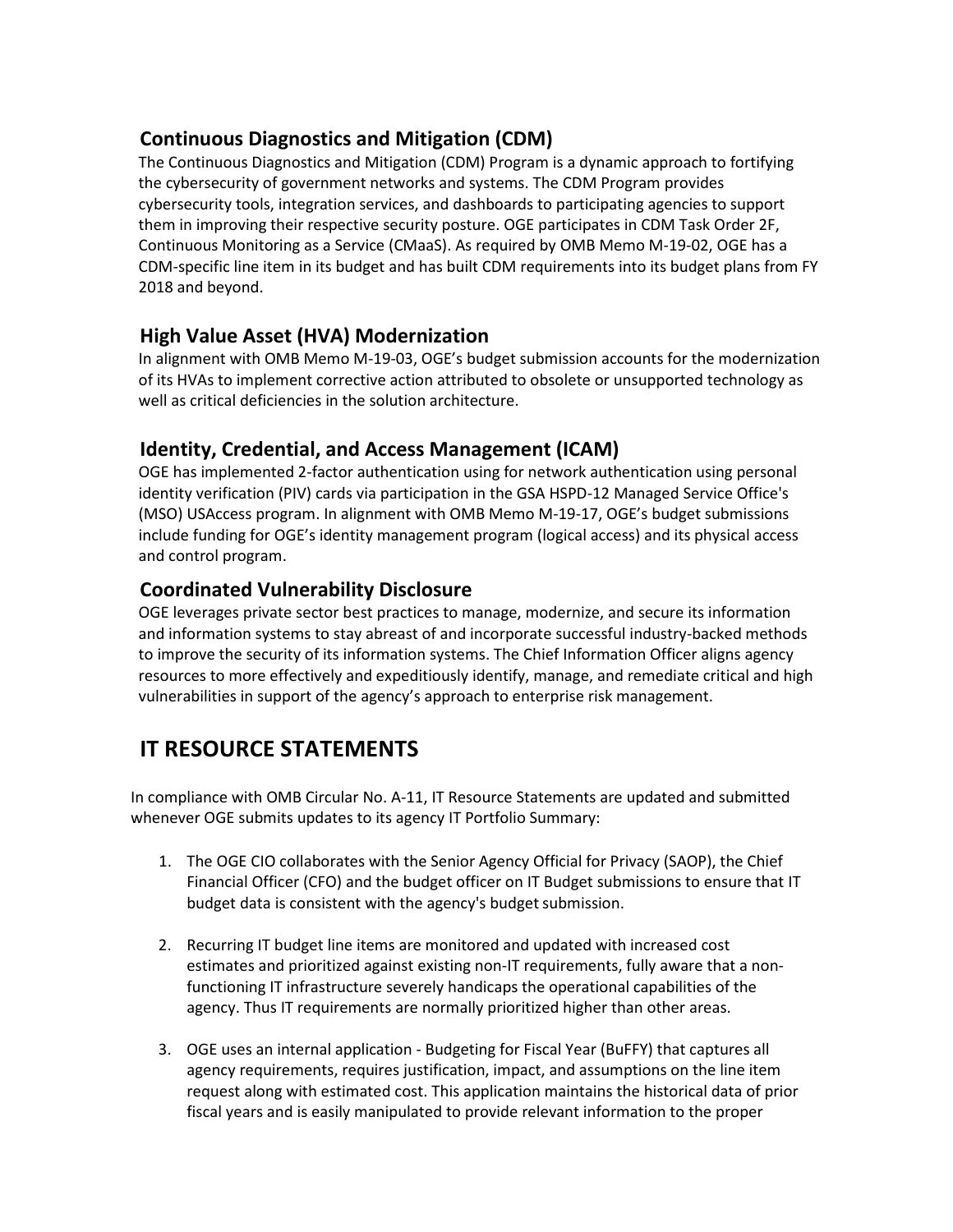decision-makers when needed.

- 4. The CIO reviews and has significant input in approving IT investments included in the agency budget request. For example, OGE developed and incorporated a FITARA Acquisition Tracker form into its automated acquisition system. All IT acquisitions are routed to the CIO for review and approval. As part of the approval process, the CIO must complete the FITARA Acquisition Tracker Form. The Contracting Officer requires this form as a part of the procurement request package. This process ensures that the CIO is aware and onboard with all proposed IT requirements.
- 5. OGE has developed and implemented a plan to ensure that all common baseline FITARA responsibilities are in place, including the consideration of risk management and internal controls.

# <span id="page-10-0"></span>**LIST OF PLANNED PROJECTS**

OGE's budget implements a four-year IT refresh cycle that supports continuous enhancements to information systems and processes. OGE designs, implements and maintains a dynamic, stable and secure network environment in support of its mission. IT Refresh cycles are detailed and fully justified in OGE's budget requests to OMB and Congressional Budget Justifications.

### <span id="page-10-1"></span>**PLANNED FY 2019 PROJECTS**

#### Cybersecurity

- $\circ$  OGE will procure an independent assessment of its cybersecurity program using FISMA CIO metrics.
- o OGE will procure an independent assessment of its cybersecurity program using FISMA IG metrics.

### <span id="page-10-2"></span>**PLANNED FY 2020 PROJECTS**

#### OGE Website

o OGE will refresh the design of its public website.

Cybersecurity

- $\circ$  OGE will procure an independent assessment of its cybersecurity program using FISMA CIO metrics.
- o OGE will procure an independent assessment of its cybersecurity program using FISMA IG metrics.
- o OGE will designate a Deputy Chief Information Security Officer with cybersecurity credentials.

OGE Network

 $\circ$  OGE will initiate a readiness assessment to investigate the feasibility of moving the OGE network to a FedRAMP cloud.

#### OGE Website